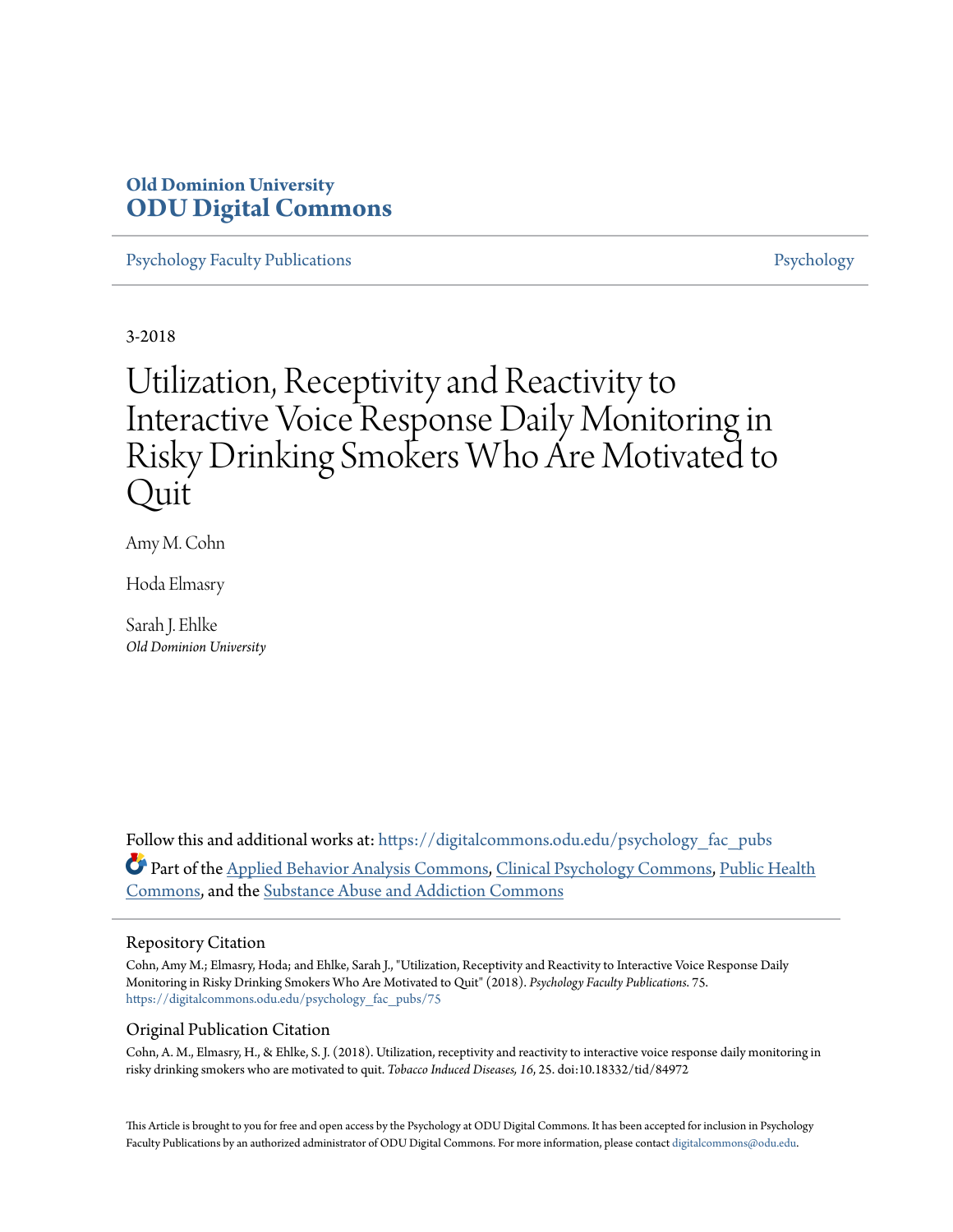## Utilization, receptivity and reactivity to Interactive Voice Response daily monitoring in risky drinking smokers who are motivated to quit

#### *Amy M. Cohn1 , Hoda Elmasry2 , Sarah J. Ehlke3*

#### **ABSTRACT**

**INTRODUCTION** Interactive Voice Response (IVR) technology has become an increasingly popular and valid method for collecting Ecological Momentary Assessment (EMA) data on a variety of health-risk behaviors, including daily alcohol use and cigarette smoking, and for stimulating behavior change. However, very little research has evaluated the parameters of IVR compliance and reactivity in respondents who may have greater problem severity than samples previously examined in published IVR studies. This study examined the prevalence and correlates of use, receptivity and reactivity to IVR monitoring in 77 untreated risky drinking smokers who were motivated to quit within the next 6 months.

**METHODS** Respondents completed twice daily IVR assessments for 28 days and were re-assessed immediately after IVR to measure receptivity and reactivity to daily monitoring and six months post-baseline.

**RESULTS** Mean compliance rate was 70.6%, with a morning rate of 72.4% and an evening compliance rate of 68.9% out of all possible surveys. IVR assessments of drinking and smoking were significantly associated with baseline paper-pencil reports of the same. African-American participants and those who reported more daily stressful events were more compliant. Between the baseline session and the 6-month follow-up, 68% of the sample reported engaging in some form of smoking behavior change (50% reduction in CPD, a quit attempt, pastmonth continuous abstinence). Nearly 80% reported increased awareness of their behavior due to the IVR and 40% reported intentional behavior change from IVR monitoring. The odds of making a quit attempt at the 6-month follow-up were significantly higher among respondents who reported making purposeful changes to their smoking as a result of IVR monitoring  $(AOR=3.25, p<0.05)$ . **CONCLUSIONS** Reactivity was associated with behavior change outcomes. IVR may be a useful tool for motivating behavior change in smokers with alcohol-use problems.

## **AFFILIATION**

1 Battelle Memorial Institute, Arlington, United States 2 Hoda Elmasry was at the Schroeder Institute for Tobacco Research and Policies Studies, Washington, United States at the time of data analysis and when the manuscript was submitted 3 Old Dominion University, Norfolk, United States

#### **CORRESPONDENCE TO**

Amy M. Cohn. Battelle Memorial Institute, Arlington, United States. Email: cohn@battelle.org

#### **KEYWORDS**

interactive voice response, drinking, smoking, reactivity, compliance, behavior change

Received: 26 May 2017 Revised: 1 February 2018 Accepted: 2 February 2018

Tob. Induc. Dis. 2018;16(March):25 https://doi.org/10.18332/tid/84972

#### **INTRODUCTION**

Interactive Voice Response (IVR) technology has become an increasingly popular and valid method for collecting Ecological Momentary Assessment (EMA) data on a variety of health-risk behaviors $1-3$ , including daily alcohol use and cigarette smoking<sup>4-6</sup>. IVR data are recorded by having participants push

the buttons on the keypad of their telephone to answer a set of pre-recorded survey questions. IVR offers several advantages over paper-and-pencil data collection methods<sup>7</sup>. It provides respondents with a level of privacy in reporting sensitive behavior; allows a shorter recall period that improves confidence of the causal sequences among factors<sup>8</sup>; and improves

Published by EUEP European Publishing on behalf of the International Society for the Prevention of Tobacco Induced Diseases (ISPTID) © 2018. Cohn A. This is an Open Access article distributed under the terms of the Creative Commons Attribution 4.0 International License. (https://creativecommons.org/licenses/by/4.0/)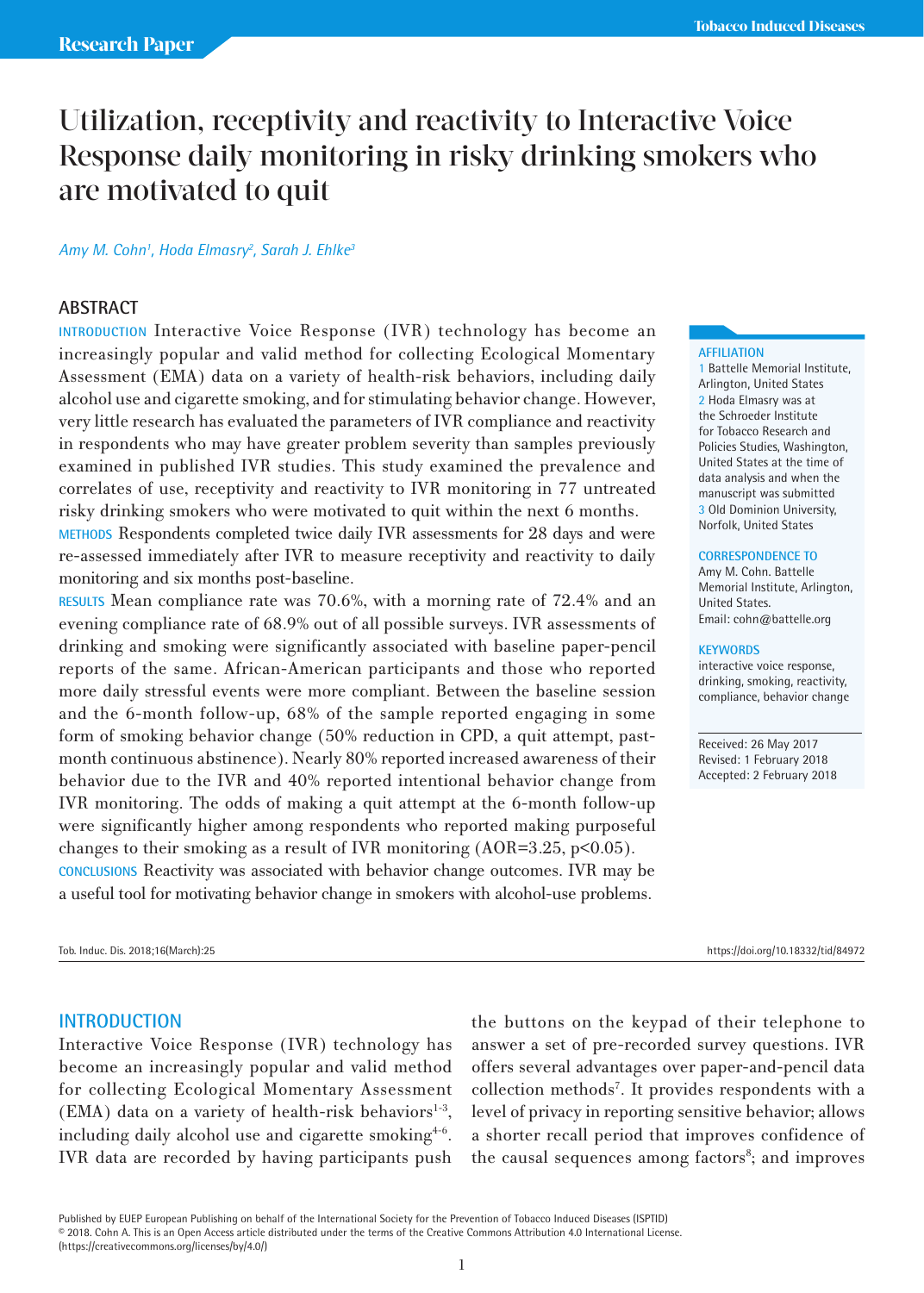measurement of moderators and mediators of behavior by immediately time-stamping and recording data.

IVR offers several advantages over other forms of EMA, like web-based, email, text messaging or smartphone app data collection<sup>7,9</sup>. Other forms of EMA have a higher potential for breach of confidentiality than IVR. Data transmitted via email are not always secure because one cannot guarantee that data travel directly from point to point<sup>10</sup>. Further, communicating through a mobile device, such as with an app, can leave user's personal information vulnerable to attack by viruses and malware. Additional protection must be taken to secure transmission of data sent via mobile phone or email, which may be costly or require computer programming knowledge. Similarly, textmessaging data goes through the cellular provider before it is sent to the device at the research site and often contains at least one form of identifiable information (name, phone number) and one form of private or confidential research information<sup>10</sup>. With IVR, however, data are recorded and stored on a password protected database and accessed only by approved study personnel. Older individuals may be less familiar with text messaging or how to use an app, making use of these EMA tools more burdensome for certain age groups. Furthermore, IVR can be deployed with any touchtone phone, thus a smartphone is not required to use IVR. Studies using more advanced EMA technologies may screenout individuals who do not own smartphones, thereby reducing the generalizability of study findings.

The potential for missing data and lack of compliance with IVR monitoring are two limitations that can reduce statistical power and affect estimation bias<sup>11,12</sup>. Compliance to IVR protocols is important as it has been shown to positively affect treatment outcomes and improve treatment and medication adherence for a variety of health behaviors<sup>13-15</sup>. For studies with drinkers or smokers, compliance rates range significantly from 46% to over 90%11,15-18. Compliance may be related to the timing of assessments, the amount of time between assessments, the number of assessments per day, and the type of behaviors being assessed. Further, some respondents may have limited time on their cell phones to complete phone calls, others travel due to work or have varying access to a phone, others may be highly motivated to complete the surveys for the financial incentives, as well as for the personal growth. For alcohol use specifically, answers may be influenced by degree of intoxication at the time of the call. Assessment reactivity, or the prospect that respondents may change their behavior as a result of daily monitoring, may also result from IVR monitoring<sup>19</sup>, although results have been mixed. Several studies of daily diary reporting indicate that reactivity is unlikely, or if it does exist, does not significantly impact measurement validity<sup>7,20</sup>. However, a separate line of research suggests that IVR monitoring may be an effective tool for behavior change<sup>13,14,21,22</sup>.

Babor and Del Boca<sup>23</sup> proposed a theoretical model that identifies the cognitive, social and psychological factors that may affect participant self-reports during the question-and-answer process, which could extend to IVR self-reporting of alcohol and smoking. Key parameters within this framework are respondent characteristics and motivational processes that may affect the use of and compliance with assessment instruments. Respondent characteristics refer to enduring qualities of the individual who is completing the assessment, such as personality traits or demographic factors. Motivational characteristics are those factors that could affect the extent to which a respondent conforms to and complies with the assessment instructions, including substance use severity and desire to change behavior.

Individuals with co-occurring substance use disorders, like smoking and alcohol use, may experience unique barriers in complying with the IVR, and may react to the IVR differently than those without comorbidity. First, individuals with more severe symptomatology may have difficulty in maintaining motivation to continuously engage with the IVR system. Three prior studies with samples of drinkers showed that IVR compliance was inversely related to alcohol problem severity $24.25$ . It is possible that respondents with concurrent nicotine dependence and alcohol-use problems may have lower IVR compliance than those reported in the current literature, which has focused on either smokers or drinkers, as separate groups<sup>5,12,24,25</sup>; none has focused on smokers who are also risky drinkers. Second, concerns have been raised about whether cognitive, emotional or physical impairments associated with substance-use behavior may interfere with one's ability to complete IVR surveys $26$ . Numerous studies in the alcohol-treatment literature show a strong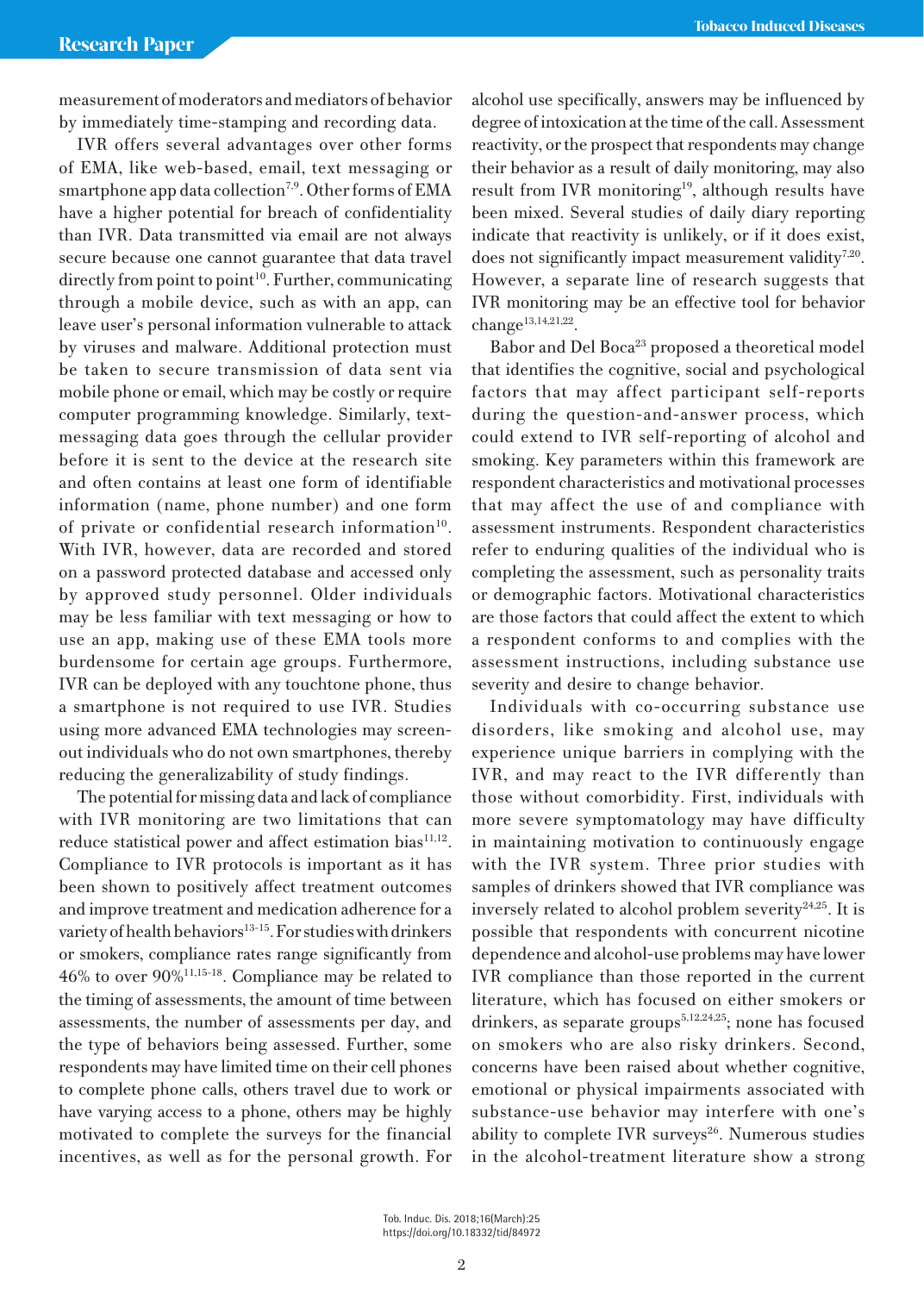correlation between chronic and heavy drinking with neuropsychological impairment, including problems with attention and working memory<sup>27</sup>. Smoking has also been cited as a risk factor for dementia and decline in cognitive abilities $28$ , factors that could interfere with reporting behavior, particularly in smokers who consume a pack or more of cigarettes a day. Third, individuals with more severe problems may also have limited funds to pay for the minutes accrued by each IVR survey, thus reducing their overall adherence to the survey schedule. One recent study showed that drinkers with greater financial stability were more compliant with the IVR system<sup>24</sup>, suggesting that the financial status of the respondent may be an important indicator of IVR utilization. Fourth, individuals who smoke and drink may also experience a wide array of psychosocial stressors (occupational distress, health or financial problems), which could interfere with motivation, with their ability to answer calls promptly, or to complete surveys in the allotted time frame. Individuals with more severe substanceuse problems may want to minimize the extent of their use behavior and could be reluctant to engage in self-monitoring protocols if they are less motivated to change. They could be concerned that daily tracking would reveal daily, and perhaps harmful patterns of use they may wish to ignore or to overlook. Finally, those who are highly motivated to change their substance use may find frequent or daily monitoring particularly useful, as it may increase awareness of their use patterns and provide insight into ways to alter these patterns.

More research is needed to evaluate the parameters of IVR compliance and reactivity in respondents who may have greater problem severity than samples previously examined in published IVR studies. No study, to our knowledge, has examined factors associated with IVR compliance in a comorbid group of smokers who drink at risky levels. The lack of published literature in this area is noteworthy, because the co-use of alcohol and tobacco is more prevalent among US adults than use of either substance alone<sup>29</sup>. To fill this knowledge gap, the first aim of this study

was to examine the prevalence and correlates of IVR compliance in a sample of smokers with comorbid alcohol use disorders (AUDs) and alcohol-related problems, specifically to determine if IVR compliance varies with substance-use severity. Based on findings from prior studies, we hypothesized that age, income and motivation to change drinking and smoking would be positively associated with compliance; while greater alcohol consumption, nicotine dependence severity, negative daily life events, and the desire to use cigarettes or alcohol to cope with problems would be inversely associated with IVR compliance. Given that IVR monitoring can increase awareness of behavior and promote behavior change, the second aim was to examine the receptivity and self-reported reactivity to IVR (i.e. behavior change in response to IVR monitoring), as well as the impact of reactivity on smoking behavior change outcomes at a 6-month follow-up. While one of the pitfalls of EMA may be distortions or inaccuracies of data collection due to unintentional behavior change from self-monitoring, this may also be a strength of EMA. Individuals may be able to make changes to their behavior, or improve their motivation to change, through low-cost and broad-reaching self-monitoring protocols.

#### **METHODS**

#### **Participants**

Data were collected in a large Northeastern city in the United States between 2013 and 2015 by trained Masters' level study personnel. Participants were 84 risky drinking smokers recruited via print and web-based advertisements that asked for 'smokers who are regular drinkers'. Inclusion criteria were: 1) age 18-65 years, 2) smoked  $> 10$  cigarettes/day, 3) consumed alcohol at NIAAA-defined risky drinking levels [> 2 drinks/day and 14 drinks/week for men;  $>1$  drink/day and  $>7$  drinks/week for women]<sup>30</sup>, and 4) reported a desire to quit smoking within the next 6 months. Exclusion criteria were: 1) severe psychiatric disturbance, 2) potential for significant alcohol withdrawal, 3) use of cocaine, heroin or crack, 6 out of 7 days a week in the past month<sup>a</sup>, 4) or pregnant

**a** Given human subjects concerns, we excluded participants with active suicidal or homicidal features, or whose stimulant or opiate use represented an immediate health hazard, because the proposed study design did not address or treat these symptoms and had the potential to place the participant at greater risk for medical and psychological problems relative to the benefits of participation. Because the primary aim of this study was to examine the longitudinal behavior change outcomes of untreated problem drinking smokers, those who provided evidence of these behaviors at the time of the screening interview were given referrals for treatment, but were no longer considered eligible for the study. We considered the impact of excluding these people on the overall science of the project, but felt it was more important to provide referrals for treatment than to observe these individuals potentially decline or decompensate in their mental health or substance use over the course of the study without intervening.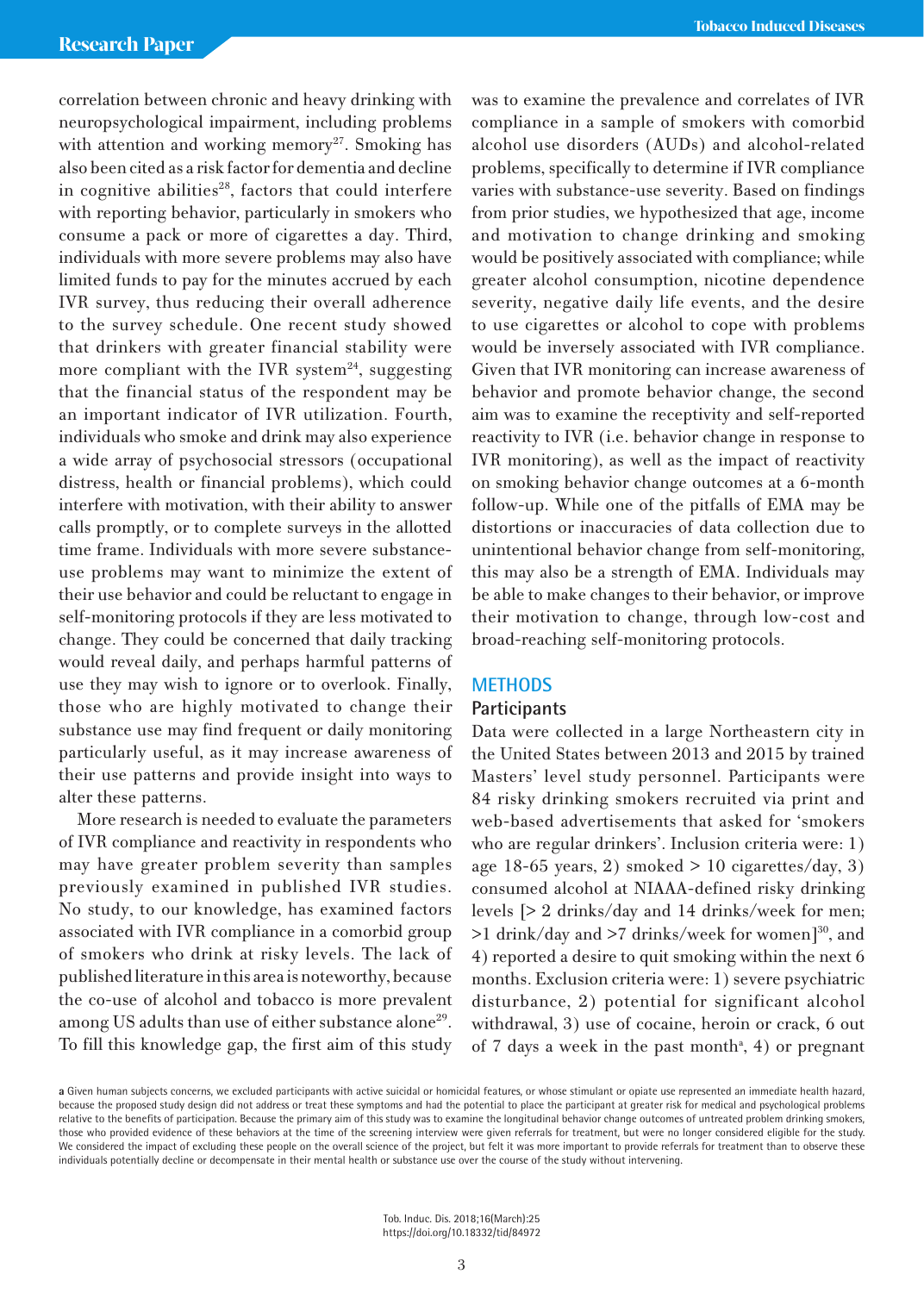or planning to become pregnant. Using criteria that were based on the clinical practice guidelines for treating tobacco dependence<sup>31</sup>, desire to quit smoking in the next 6 months was measured on a five-point scale, with response options: 1) *yes, definitely*, 2) *yes, probably*, 3) *unsure*, 4) *no*, *I would rather not*, or 5) *no, definitely not*. Individuals who answered *no, I would rather not,* or *no, definitely not* were not eligible. Inclusion/exclusion criteria were assessed via self-report and semi-structured interview. This study was approved by the Schulman IRB, protocol # 201304003. All data were collected in accordance with the Declaration of Helsinki.

## **Baseline measures**

Measures listed below are standard instruments commonly used in smoking and/or alcohol research studies and are psychometrically valid and reliable. After providing informed consent, demographic information, including gender, race, ethnicity, income and employment were collected. Readiness to quit smoking was assessed using the Contemplation Ladder (CL), a self-report instrument that measures readiness to quit smoking on a 10-point Likert-type scale ('no thoughts of quitting' to 'taking action to quit') $32$ . The CL has shown good convergent validity with other measures of motivation to change, and predicts longer term readiness to quit smoking in samples of adults $32-34$ . The Stages of Change and Treatment Readiness Scale (SOCRATES)<sup>35</sup> is a 19item self-report instrument that was used to assess motivation to change drinking behavior (1 - *strongly disagree* to 5 - *strongly agree*) and contains three subscales: *Ambivalence, Recognition,* and *Taking Steps*. The Smoking Temptations Inventory (STI)<sup>36</sup> is a 9-item validated self-report measure that was used to assess temptation to smoke in nine highrisk smoking situations (1 - *not at all tempted* to 5 - *extremely tempted*). The STI has demonstrated good reliability and internal consistency in samples of adult smokers<sup>36</sup>, with a total score reflecting overall temptation to smoke. The SOCRATES demonstrates excellent test-retest reliability in drinkers and good convergent validity with measures of longer term drinking35. Nicotine dependence was measured using the 6-item self-report Fagerström Test for Nicotine Dependence (FTND)<sup>37</sup>, which has demonstrated high reliability and validity, and good internal consistency

in samples of daily smokers. The Structured Clinical Interview for DSM-IV (SCID)<sup>38</sup> is a semi-structured interview that was used to assess lifetime and current alcohol use disorder (AUD), as well as number of lifetime AUD symptoms. The SCID was administered by Master's level trained interviewers and all SCIDs were reviewed by the PI of the study. The Time Line Follow Back interview (TLFB  $)^{39}$  is an interviewer administered questionnaire that was used to assess day-level drinking and smoking behavior within the 90 days prior to the baseline assessment. The TLFB yielded the following indices that were used in the current analyses: mean drinks per drinking day (MDDD), proportion heavy drinking days (6+ drinks/day, PHDD), and cigarettes per smoking day (CPD) within the 90 days prior to the baseline session. Our threshold for PHDD aligned with criteria from the Alcohol Use Disorder Identification Test<sup>40</sup>. The TLFB has shown high test-retest reliability, and strong correlations between participant and collateral reports of drinking and smoking<sup>39,41</sup>.

## **IVR assessments**

At the baseline session, participants completed a 20-minute IVR training, wherein they were taught to record drinking data (in standard drinks) and completed a practice IVR survey from their telephone. Participants were instructed to record their responses to pre-recorded survey questions by pushing buttons on the keypad of their telephone.

Participants recorded daily factors in the following areas: 1) quantity and frequency of beer, wine and liquor consumed in standard drink conversions since the previous assessment; 2) cigarettes consumed since the previous assessment; 3) degree of temptation to smoke in nine high-risk situations since the previous assessment (items adapted from the STI; 1 - *not at all tempted* to 5 - *extremely tempted*)36; 4) smoking cigarettes to cope with any negative daily events since the previous assessment (*yes/no*); 5) drinking alcohol to cope with any negative daily events since the previous assessment (*yes/no*); and 6) the occurrence of specific life events since the previous assessment (argument with a friend or family member, a financial problem, a work-related problem, and a problem related to their health or well-being issue). Other factors known to correlate with drinking and smoking, including mood and craving, were also included in the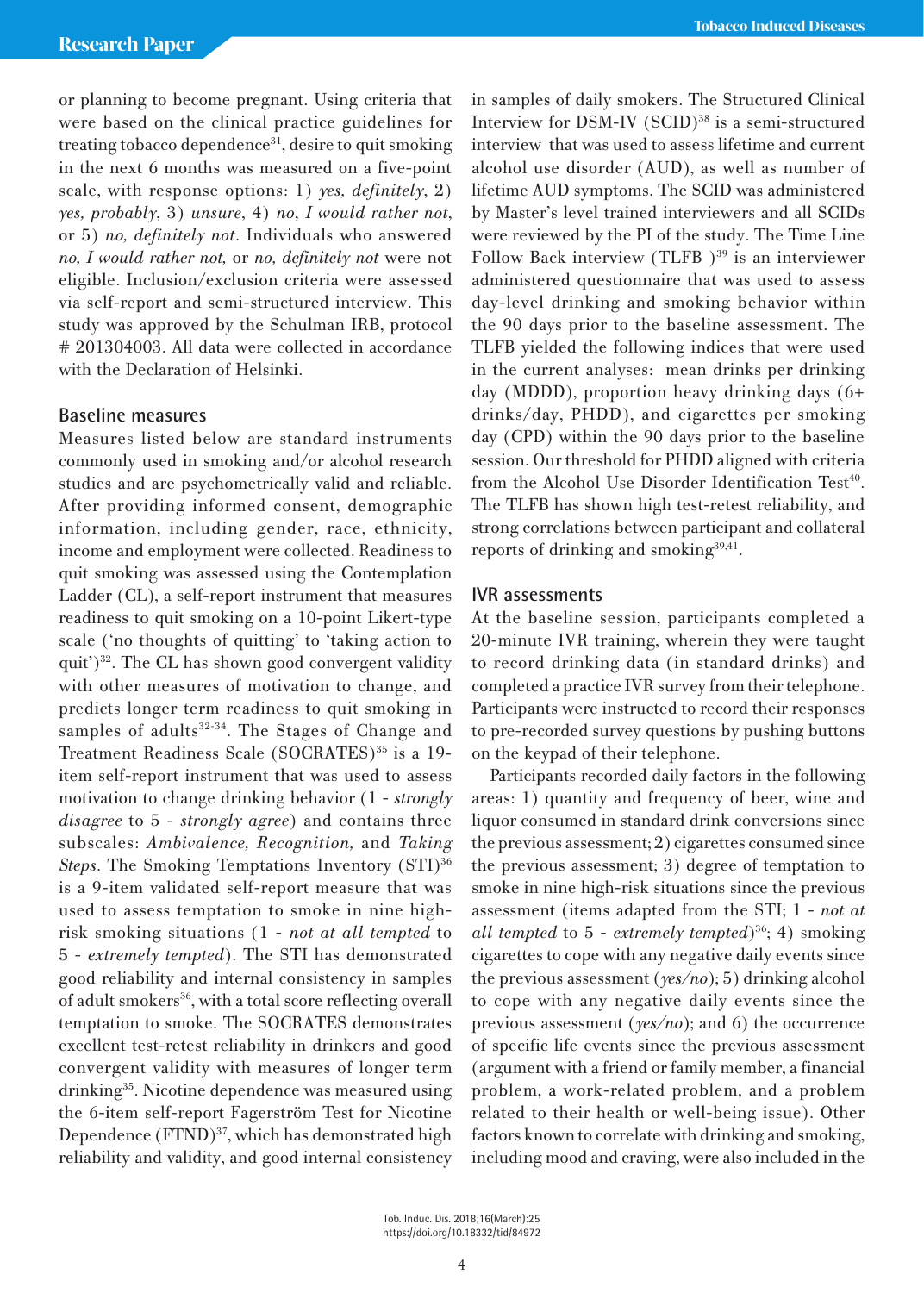daily assessments but are not reported in this paper. IVR assessment items were selected to parallel the constructs measured at baseline (e.g. self-efficacy) and have established psychometric properties $2,42,43$ .

For 28 days following the baseline, participants recorded daily alcohol use, smoking, smoking temptation and smoking-related risk factors. Prompts (e.g. calls to their telephone) were programmed electronically to occur twice a day at random times within each of two 4-hour periods, one corresponding to the morning and one the evening. The hour of administration for the morning and evening surveys differed for each participant, as prompts were programmed to coincide with the respondents' sleepwake cycle (i.e. the usual times they wake up and go to sleep), which was collected at the baseline survey. The IVR system was configured to call (prompt) the participant's cell phone and was enabled so that participants could directly access the survey after they received the call by pressing '1' on their phone keypad. Prompting lasted for 10 seconds, and a participant had 2 minutes to respond. If the prompt was missed, the IVR system cued two additional prompts, each 5 minutes apart. Because data were time-stamped, we recorded whether surveys were completed outside of the scheduled sleep-wake cycle. The IVR system was set up so that no random prompts were issued within 2 hours of each other, and separate morning and evening interviews were programmed to facilitate different questions at each time period. IVR interviews were date- and timestamped and recorded immediately. Several system features were used to promote adherence, including clear prompts, minimal skip outs, and ability to return to questions.

To enhance IVR compliance, participants received \$15 each week they participated in the IVR phase (total of \$60). Additional bonus incentives were provided at \$0.50 for each completed call; as well as \$2 per week for completing prompts 6 out of 7 days, or \$5 per week for completing prompts for all 7 days. Thus, participants were eligible to receive up to \$108 if they completed all IVR interviews.

#### **Post-IVR survey**

At the end of IVR monitoring (1-month postbaseline), participants completed a questionnaire to measure receptivity and reactivity to IVR. The postIVR survey was developed specifically for this research study, in collaboration with several experts in the field of EMA data collection. To measure receptivity, participants were asked: 'Did you feel the monitoring schedule was burdensome or took too much time?', and 'Were the questions easy to understand?'. All items used the same 5-point scale (0 - *Not at all*, 4 - *Extremely*). To measure reactivity, participants were asked: 'To what extent did you feel that the daily phone calls may have caused you to be more aware of your behavior?' (0 - *Not at all*, 4 - *Extremely*), and 'Did you begin to notice any behaviors more than before, and if so which ones? (select all that apply)', with response options including smoking and alcohol use (*yes/no*). Participants were also asked: 'Did you find that you purposely started to make changes to your behavior because of the daily monitoring?' (0 - *Not at all*, 4 - *Extremely*) and 'which behaviors did you purposely make changes to? (select all that apply)', with response options for smoking and alcohol use (*yes/no*).

In total, 85% of the sample (n=72) completed the post-IVR survey. Non-completers had a higher income  $[F(1,74)=4.79, p<0.05]$ , and were more likely to be male ( $x^2$ =4.99, p< 0.05).

#### **Six-month follow-up**

A follow-up assessment of alcohol and smoking behavior change was completed 6-months postbaseline and included re-administration of the TLFB to obtain measurements of smoking and alcohol use behavior, as well as measurements of 7-day and 30 day point prevalence abstinence from smoking. Those who reported not smoking for at least 24 hours were considered having made a quit attempt.

In total, 84% completed the 6-month follow-up (n=71). Those who completed the 6-month survey were more likely to be African-American  $(x^2=7.39,$  $p < 0.05$ ).

#### **Analytic plan**

We assessed two compliance rates, one for percentage of surveys answered over the course of the study, and the other for percentage of survey questions answered over the course of the study. The overall compliance rate for surveys was based on the number of surveys in which at least one question in that survey was answered, divided by the total number of surveys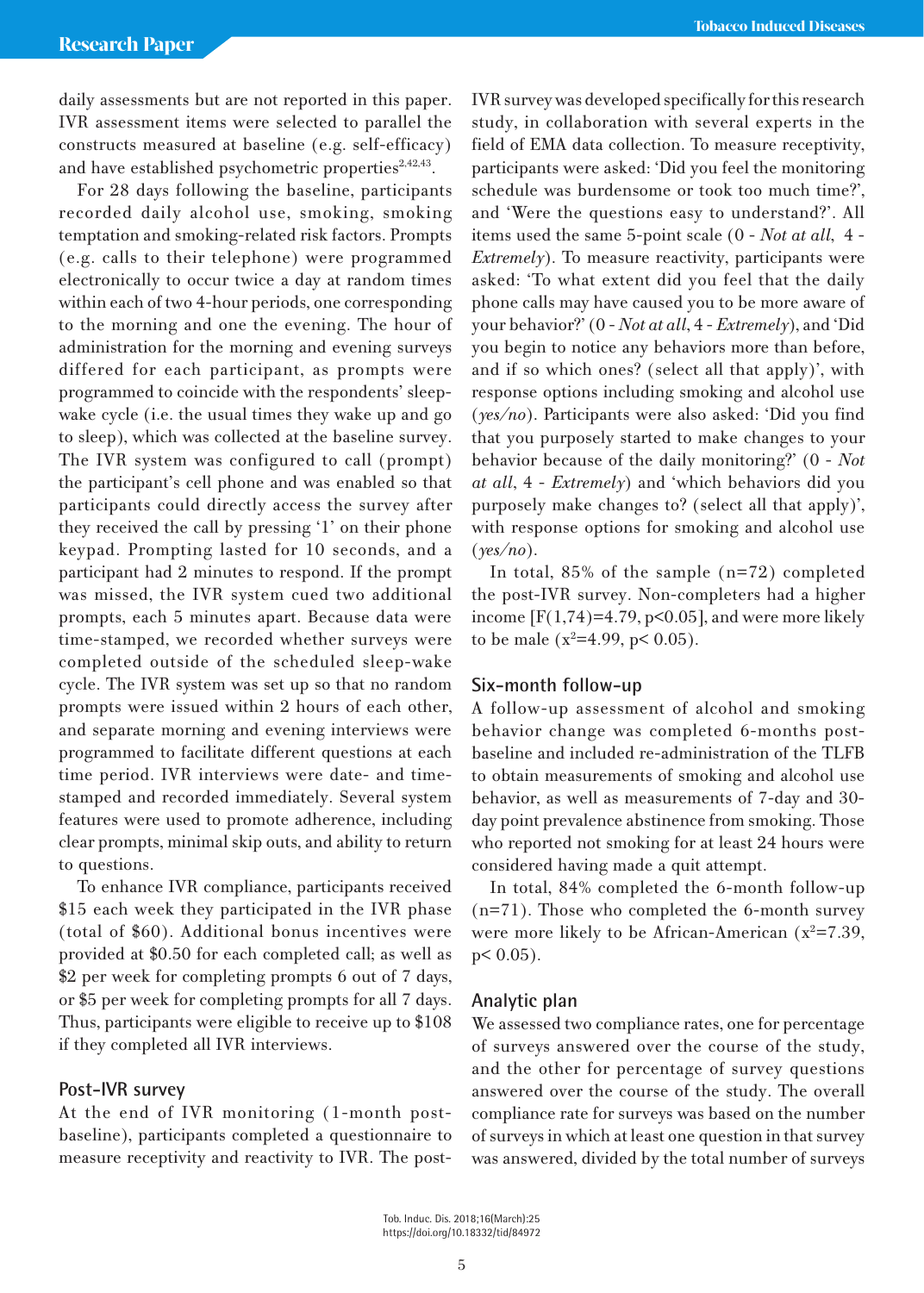possible. The denominator was the total number of morning and evening surveys multiplied by the total number of participants ([28 morning surveys + 28 evening surveys] $x77$  participants = 4312, the total number of surveys in the study). Given the study design (separate morning and evening surveys), overall compliance rate was also stratified by time of day, yielding compliance rates overall, as well as in the morning and in the evening. Weekend vs weekday compliance rates, as well as average survey response times were also examined. Question-level compliance rate was the number of all questions answered across all study days and participants, divided by the total number of possible questions that could be answered across all study days and participants. Because there were 47 total possible questions in the morning survey, 40 total possible questions in the evening survey, 28 study days and 77 respondents, the denominator for this analysis was equal to  $187572$  ( $[47 + 40]x28x77$ ).

Descriptive statistics examined differences in compliance rates and missed surveys overall, based on daytime-evening and weekday-weekend reports. Correlation coefficients were then obtained to examine the association between IVR-assessed measurements of smoking, drinking and smoking temptation with corresponding baseline paperpencil reports. Next, linear regression models were performed to examine the association of demographic, tobacco and alcohol use factors, motivation to change, and daily life events (i.e. argument with a family or friend, financial problems, health problems) with compliance rates, to determine if compliance rates varied as a function of greater problem severity, motivation to quit smoking, and stressful life events.

Prevalence, correlates and predictive validity of IVR receptivity and reactivity were then examined. Regression models (binary logistic or linear regression, depending on the outcome) examined the predictive utility of IVR reactivity on change in alcohol and smoking behavior from baseline to 6-months. The independent variables for these models were increased awareness of smoking (or drinking) and purposeful changes to smoking (or drinking) resulting from IVR self-monitoring. Change in smoking behavior from baseline to 6-months was examined in several different ways. First, using linear regression analysis, we examined changes in cigarettes/day and nicotine dependence severity (as separate outcomes), controlling for baseline reports of the outcome, motivation to quit smoking, and IVR compliance (% of surveys completed). Second, a variable was created to examine overall smoking behavior change, based on reports of at least one of the following (dichotomous, yes/no): 1) a 50% reduction in cigarettes smoked per day from baseline to the 6-month follow-up; 2) cessation attempt lasting > 1 day and < 7 days; or 3) past-month continuous abstinence from smoking. This broad definition of smoking behavior change was chosen to include a variety of different change outcomes, similar to another study<sup>44</sup>. Each outcome was also examined in separate models, with the exception of past-month continuous abstinence, due to small cell size (n=1). Because this outcome was dichotomous, bivariate logistic regression analyses were employed, using the independent variables capturing increased awareness of smoking and purposeful changes to smoking.

For changes in alcohol use behavior, linear regression analyses were used to examine changes in percentage heavy drinking days and mean drinks per drinking days from baseline to 6-months, controlling for baseline reports of the outcome, motivation to quit smoking, and IVR compliance.

## **RESULTS**

## **Participant characteristics**

Table 1 shows participant characteristics of the 77 respondents who took at least one IVR survey. Participants were middle aged adults (M=45.8, SD=10.8), unmarried (84%), African-American (86%), and male (52%). Nearly all participants had either a lifetime AUD (93.5%) or a past-month AUD (64.9%). Participants smoked 13.8 cigarettes/day (SD=7.4), reported a moderate degree of nicotine dependence (M=6.4), and consumed 7.4 drinks (SD=5.6) per drinking day at baseline. Even though they were heavy drinkers, most (90%) indicated little recognition of the need to make changes to their drinking and 89.6% was not actively taking steps to change their drinking.

## **Compliance rates, missed reports and survey completion time**

Table 2 shows overall compliance rates and missed reports by time-of-day and by weekend vs weekday. Participants completed an average of 39.56 out of 56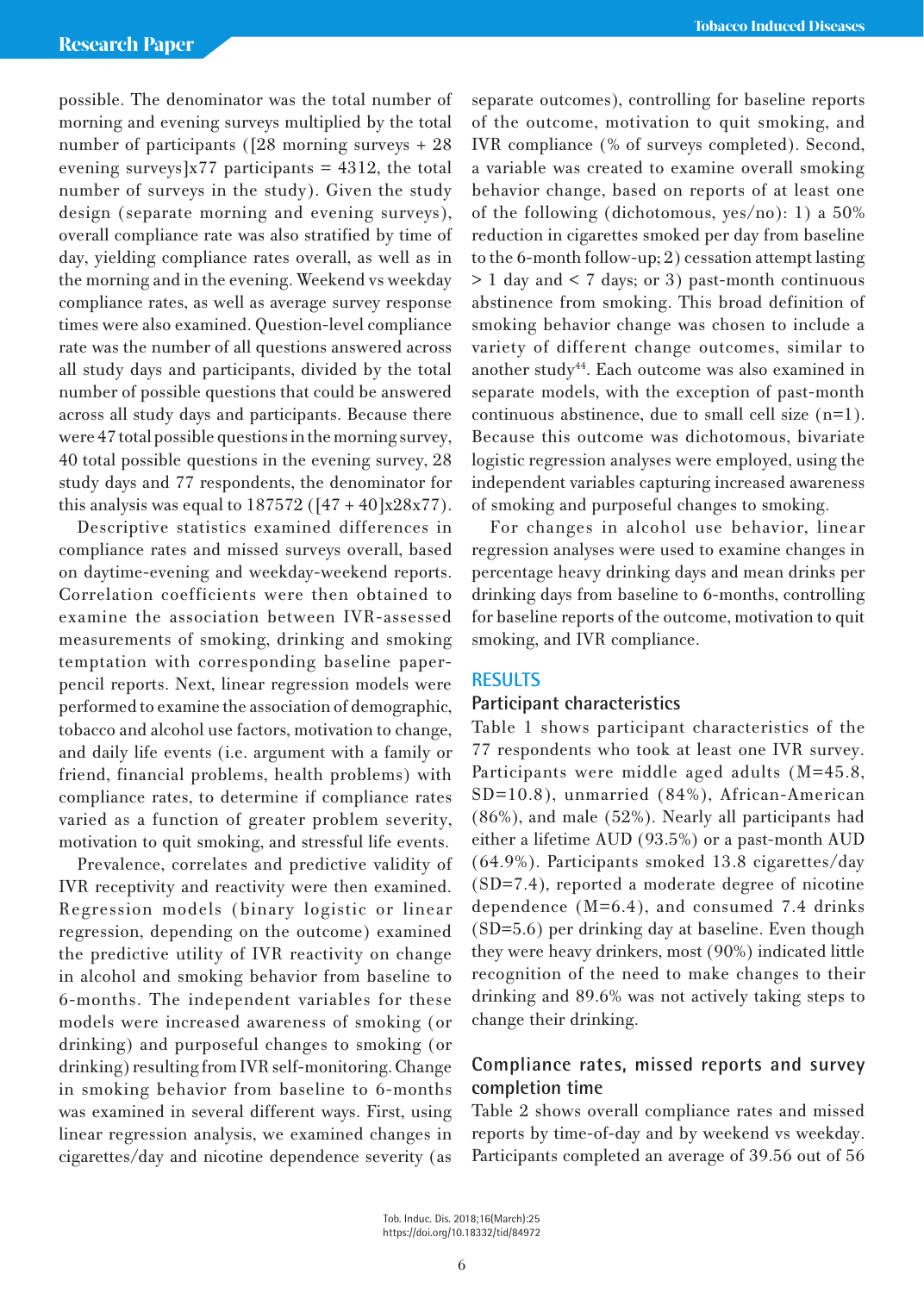#### Table 1. Participant characteristics n = 77 respondents Table 2. Compliance rates across morning and

| <b>Demographic factors</b>                          |                   |       |  |  |  |  |
|-----------------------------------------------------|-------------------|-------|--|--|--|--|
|                                                     | <b>SD</b><br>Mean |       |  |  |  |  |
| Age                                                 | 45.6              | 10.8  |  |  |  |  |
|                                                     | N                 | 0/0   |  |  |  |  |
| Gender                                              |                   |       |  |  |  |  |
| Female                                              | 37                | 48.1  |  |  |  |  |
| Male                                                | 40                | 52.0  |  |  |  |  |
| Race                                                |                   |       |  |  |  |  |
| White                                               | 7                 | 9.1   |  |  |  |  |
| African American                                    | 66                | 85.7  |  |  |  |  |
| Other                                               | 4                 | 5.2   |  |  |  |  |
| Employed                                            | 39                | 50.6  |  |  |  |  |
| Not employed                                        | 38                | 49.4  |  |  |  |  |
| <b>Baseline alcohol and tobacco use factors</b>     |                   |       |  |  |  |  |
|                                                     | Mean              | SD    |  |  |  |  |
| Temptation to smoke                                 | 34.18             | 7.48  |  |  |  |  |
| Mean drinks per drinking<br>day                     | 7.43              | 5.63  |  |  |  |  |
| Proportion heavy drinking<br>days (6+ drinks/day)   | $31\%$            | 34%   |  |  |  |  |
| Cigarettes per day                                  | 13.83             | 7.42  |  |  |  |  |
| Nicotine dependence                                 | 4.16              | 2.24  |  |  |  |  |
| Readiness to quit smoking<br>(contemplation ladder) | 6.28              | 2.28  |  |  |  |  |
|                                                     | N                 | 0/0   |  |  |  |  |
| Motivation to change drinking (SOCRATES)            |                   |       |  |  |  |  |
| Actively taking steps to change drinking            |                   |       |  |  |  |  |
| High                                                | 8                 | 10.4  |  |  |  |  |
| Low                                                 | 69                | 89.6  |  |  |  |  |
| Ambivalence about changing drinking                 |                   |       |  |  |  |  |
| High                                                | 33                | 42.9  |  |  |  |  |
| Low                                                 | 44                | 57.1  |  |  |  |  |
| Recognition of need to change drinking              |                   |       |  |  |  |  |
| High                                                | 7                 | 9.1   |  |  |  |  |
| Low                                                 | 70<br>90.9        |       |  |  |  |  |
| Alcohol use disorder (AUD)                          |                   |       |  |  |  |  |
| Lifetime                                            | 72                | 93.51 |  |  |  |  |
| Current                                             | 50                | 64.9  |  |  |  |  |

evening, weekday and weekend, surveys out of n <sup>=</sup> **Demographic factors** 4312 total possible surveys and missed surveys

| <b>Survey compliance <math>(n_{\text{max}} = 4312)</math></b>     |      |      |  |  |
|-------------------------------------------------------------------|------|------|--|--|
|                                                                   | N    | 0/0  |  |  |
| Overall surveys                                                   | 3046 | 70.6 |  |  |
| Study days with either<br>morning or evening<br>completed surveys | 1707 | 79.2 |  |  |
| Morning vs Evening                                                |      |      |  |  |
| Morning                                                           | 1560 | 72.4 |  |  |
| Evening                                                           | 1486 | 68.9 |  |  |
| Weekend vs Weekday                                                |      |      |  |  |
| Weekend                                                           | 840  | 68.1 |  |  |
| Weekday                                                           | 2206 | 71.7 |  |  |
| Participants with missing surveys $(n=77)$                        |      |      |  |  |
| Overall                                                           | N    | 0/0  |  |  |
| Missed 0-5 surveys                                                | 28   | 36.4 |  |  |
| Missed 6-10 surveys                                               | 9    | 11.7 |  |  |
| Missed 11+ surveys                                                | 40   | 51.9 |  |  |
| <b>Morning Surveys</b>                                            |      |      |  |  |
| Missed 0-5 surveys                                                | 44   | 57.1 |  |  |
| Missed 6-10 surveys                                               | 11   | 14.3 |  |  |
| Missed 11+ surveys                                                | 22   | 28.6 |  |  |
| <b>Evening Surveys</b>                                            |      |      |  |  |
| Missed 0-5 surveys                                                | 40   | 51.9 |  |  |
| Missed 6-10 surveys                                               | 10   | 13.0 |  |  |
| Missed 11+ surveys                                                | 27   | 35.1 |  |  |

total possible surveys (n=3046 total surveys), yielding an average compliance rate of 70.6% (SD=29.79, range: 1.79–100), with a morning rate of 72.4% and an evening compliance rate of 68.9% out of all possible surveys that could have been completed for those periods. There were significantly higher compliance rates in the mornings compared to the evenings (t: 2.48, p<0.01) and on weekdays (71.7%) vs weekends (68.1%) (t: 2.35, p<0.05). A third of the sample (34%) completed all 28 IVR days, only 3 participants completed just one day. Initial compliance rate was 75.7% in week 1 and fell to 65.9% by week 4.

In terms of missed reports aggregated across both morning and evening surveys, 36% missed up to five of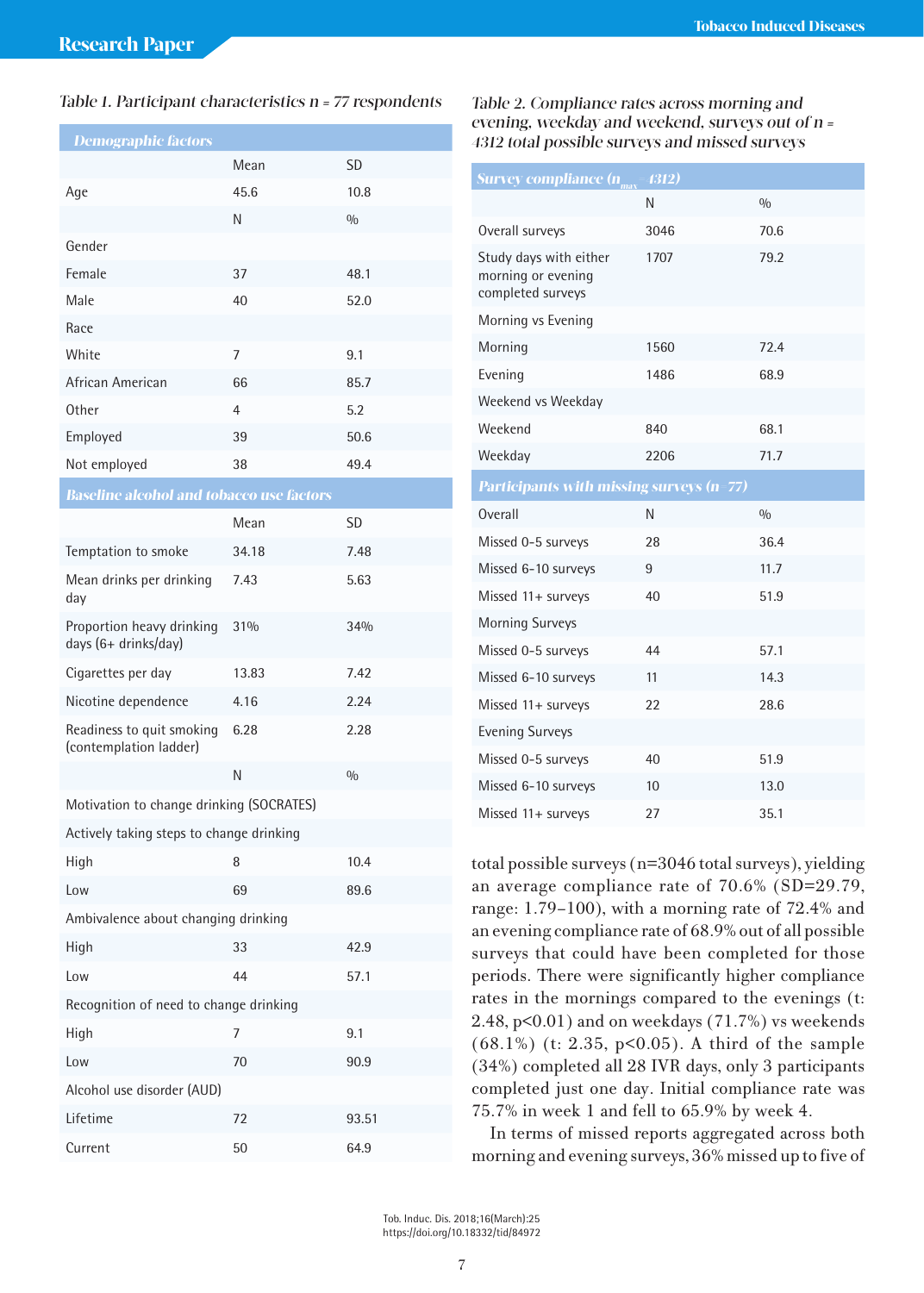the 56 possible surveys; 11.7% missed between 6 and 10 surveys; and half missed 11 or more surveys. The breakdown between morning and evening surveys was slightly different, with the majority missing up to 5 surveys for both morning and evening; a quarter of the sample missed 11 or more morning surveys; and over a third (35%) missed 11 or more evening surveys.

Survey completion time was 5.6 minutes (SD=2.2) and decreased significantly over the course of the study  $(\beta - 2.5, p < 0.0001)$ . One third of evening surveys (33.9%) and slightly fewer (19%) of the morning surveys were taken outside of the predefined sleepwake cycle collected at baseline. The compliance for all survey questions taken was 67.4% (SD=41.2).

#### **Association between IVR and paper-pencil reports**

Aggregated daily responses of smoking temptation from the IVR-administered STI were significantly and positively correlated with baseline paperpencil administered STI scores (r=0.53, p<0.001). Aggregated daily responses of smoking (r=0.27,  $p=0.02$ ) and drinking ( $r=0.61$ ,  $p<0.001$ ) were also significantly correlated with corresponding baseline TLFB scores. Cronbach alpha for the 9-item IVRadministered STI was high (α=0.94) for both the morning and evening assessments, which was slightly higher than the value ( $\alpha$ =0.86) for the baseline paperpencil administration of the STI.

#### **Baseline and daily correlates of IVR compliance**

Table 3 shows results of bivariate linear regression models of demographic and baseline correlates of IVR compliance (continuous outcome), with variables entered in the model individually. Compliance rates among White participants (M=49.5±23.7) were significantly lower than African-American participants (M=74.2±28.7, p=0.03). No other significant baseline and demographic correlates of IVR compliance emerged<sup>b</sup>.

Table 4 shows results of linear regression models examining the association between aggregated daily events with overall compliance rates. We conducted these analyses because we proposed that respondents experiencing more daily hassles and stressful life

Table 3. Bivariate regressions of demographic and baseline correlates of IVR survey compliance

|                                          | <b>Survey compliance rate</b> |           |          |  |  |  |
|------------------------------------------|-------------------------------|-----------|----------|--|--|--|
|                                          | ß                             | <b>SE</b> | $\bm{p}$ |  |  |  |
| Demographic factors                      |                               |           |          |  |  |  |
| Gender                                   |                               |           |          |  |  |  |
| Female                                   | 3.28                          | 6.83      | 0.63     |  |  |  |
| Male (ref)                               |                               |           |          |  |  |  |
| Age                                      | 0.15                          | 0.32      | 0.64     |  |  |  |
| Race                                     |                               |           |          |  |  |  |
| White                                    | $-24.67$                      | 11.48     | 0.03     |  |  |  |
| African American (ref)                   |                               |           |          |  |  |  |
| Other                                    | $-24.61$                      | 14.87     | 0.10     |  |  |  |
| <b>Employment status</b>                 |                               |           |          |  |  |  |
| Employed                                 | 1.56                          | 6.83      | 0.82     |  |  |  |
| Not employed (ref)                       |                               |           |          |  |  |  |
| <b>Baseline factors</b>                  |                               |           |          |  |  |  |
| Temptation to smoke                      | 0.66                          | 0.46      | 0.15     |  |  |  |
| Mean drinks/drinking day                 | $-0.33$                       | 0.61      | 0.59     |  |  |  |
| Proportion heavy drinking days           | $-4.89$                       | 9.84      | 0.62     |  |  |  |
| Cigarettes per day                       | 0.48                          | 0.46      | 0.30     |  |  |  |
| Nicotine dependence                      | 1.43                          | 1.53      | 0.35     |  |  |  |
| Readiness to quit smoking                | 1.27                          | 1.43      | 0.37     |  |  |  |
| Motivation to change drinking (SOCRATES) |                               |           |          |  |  |  |
| Actively taking steps to change drinking |                               |           |          |  |  |  |
| High                                     | 14.8                          | 11.1      | 0.18     |  |  |  |
| Low (ref)                                |                               |           |          |  |  |  |
| Ambivalence                              |                               |           |          |  |  |  |
| High                                     | $-0.42$                       | 6.91      | 0.95     |  |  |  |
| Low (ref)                                |                               |           |          |  |  |  |
| Recognition of need to change drinking   |                               |           |          |  |  |  |
| High                                     | $-19.9$                       | 11.7      | 0.09     |  |  |  |
| Low (ref)                                |                               |           |          |  |  |  |
| Alcohol use disorder (AUD)               |                               |           |          |  |  |  |
| Lifetime                                 | $-5.31$                       | 7.69      | 0.49     |  |  |  |
| Current (ref)                            |                               |           |          |  |  |  |
| No                                       | 5.71                          | 14.09     | 0.69     |  |  |  |

SOCRATES: Stages of Change and Readiness and Treatment Eagerness Scale

**b** Adjusted regression models were also conducted using a backward elimination stepwise procedure and a model building approach wherein variables were entered one at a time and then model fit was assessed. For backward elimination, variables were entered in the following groups: demographics, alcohol-related variables, and tobacco variables. Findings from both approaches did not yield significantly different findings from the bivariate analyses presented in the paper.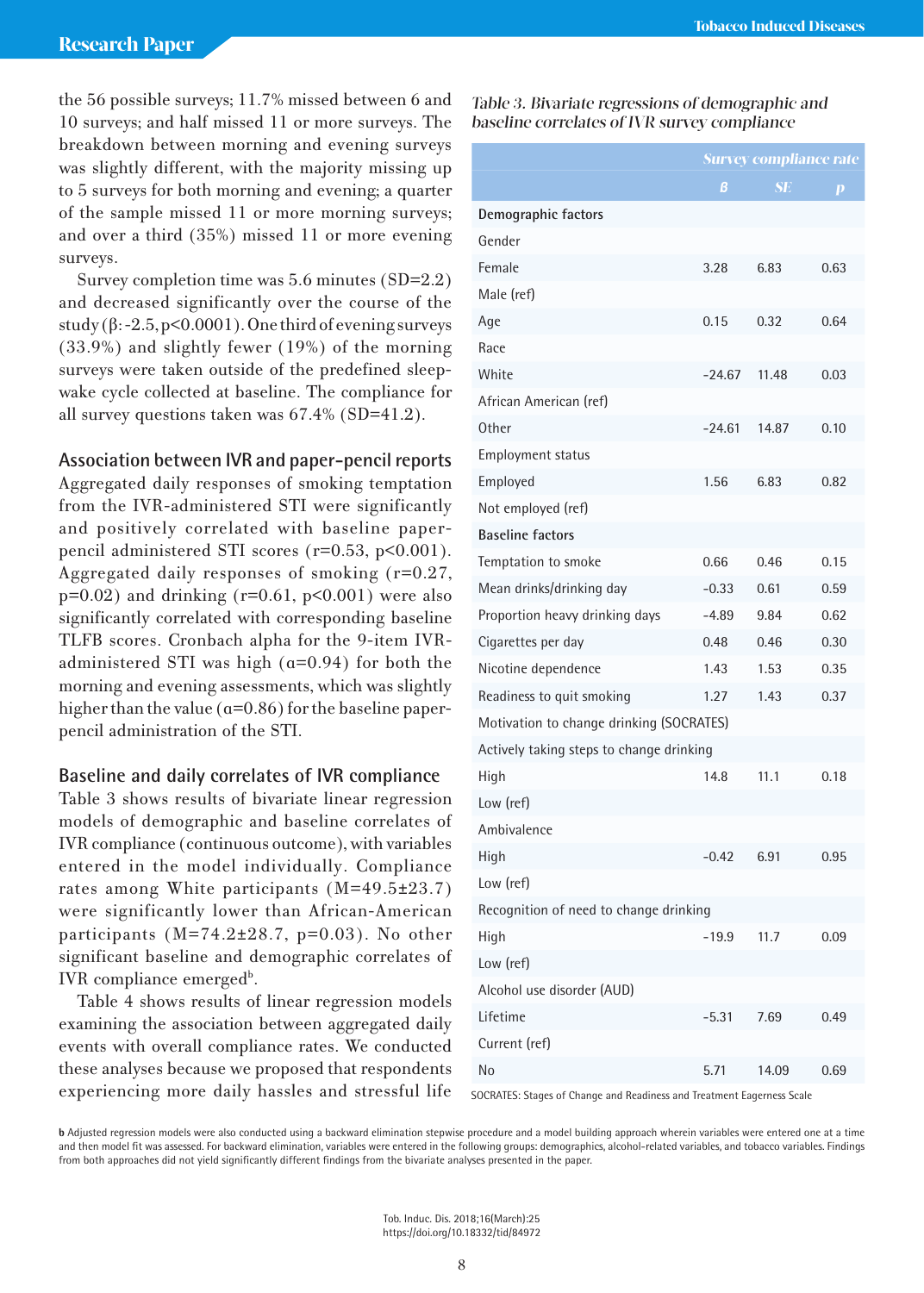#### Table 4. Association between aggregated daily events (over 28 days) and overall compliance rate

| <b>Daily event</b>   | <b>Mean</b> | <b>SD</b> | Β    | $\mathbb{R}^2$ | $\boldsymbol{p}$ |
|----------------------|-------------|-----------|------|----------------|------------------|
| Argument with family | 7.30        | 9.59      | 0.94 | 0.09           | 0.01             |
| Work problem         | 2.84        | 6.87      | 0.75 | 0.03           | 0.13             |
| Argument with friend | 6.38        | 10.49     | 0.76 | 0.07           | 0.02             |
| Financial problems   | 11.79       | 15.82     | 0.56 | 0.09           | 0.01             |
| Health problems      | 5.73        | 11.76     | 0.41 | 0.03           | 0.16             |
| Drinking to cope     | 10.33       | 14.05     | 0.63 | 0.09           | 0.01             |
| Smoking to cope      | 15.99       | 17.49     | 0.59 | 0.14           | 0.001            |

Mean indicates average number of times participants reported the event occurring over the 28-day EMA monitoring period, aggregated across all respondents.

events may be less compliant with the IVR system. There were significant positive associations between arguments with family or friends, financial problems, drinking and smoking to cope, with overall compliance rate (all  $p<0.05$ ).

## **Prevalence, correlates and predictive utility of IVR receptivity and reactivity**

Figure 1 shows the proportion of respondents who provided receptivity ratings for the IVR monitoring protocol. The majority (70%) reported that the IVR was 'not at all' or 'slightly' burdensome, and 'very much' or 'extremely' easy to understand (83%).

Figure 2 shows the proportion of respondents who reported increased awareness of their behavior due to IVR monitoring and purposeful change to their behavior from IVR. Most participants (80%) reported that IVR monitoring caused them to be 'very much' or 'extremely' more aware of their behavior in general; 77% reported greater awareness of their cigarette smoking; and 66% reported greater awareness of their drinking. In total, 56% of respondents reported making intentional changes to their drinking, and 54% reported making intentional changes to their smoking. IVR compliance (% of reports completed out of the total) was unrelated to intentional change to smoking or drinking, or to increased awareness of these behaviors.

Between the baseline session and the 6-month follow-up, 68% of the sample reported engaging in some form of smoking behavior change (50% reduction in CPD, a quit attempt, past-month continuous abstinence); with 40% making an intentional quit attempt, 35% showing a 50% reduction in cigarettes/

## Figure 1. Proportion of respondents reporting that IVR monitoring was burdensome and easy to understand



#### Figure 2. Proportion of respondents reporting increased awareness and purposeful behavior change from IVR monitoring





Increased awareness and purposeful change to smoking and drinking from IVR monitoring



Tob. Induc. Dis. 2018;16(March):25 https://doi.org/10.18332/tid/84972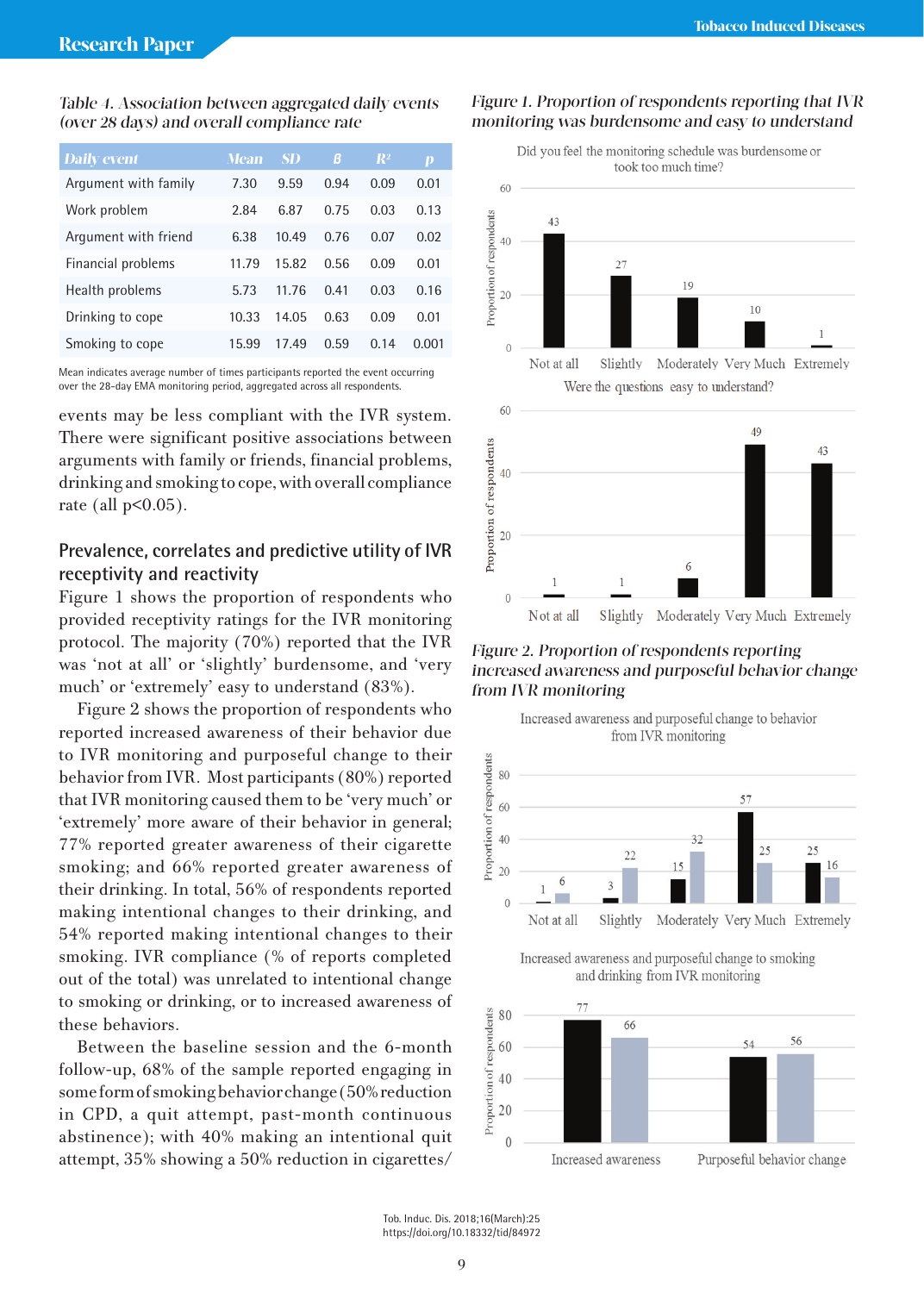day, and one person reporting past-month continuous abstinence. Results from adjusted logistic regression models showed that the odds of engaging in some form of smoking behavior change at the 6-month follow-up were nine times larger among respondents who reported increased awareness of their smoking compared to those who did not  $(AOR=9.53, p<0.01)$ , even after controlling for baseline motivation to quit smoking and IVR compliance. The odds of making a quit attempt at the 6-month follow-up were three times greater among respondents who reported making purposeful changes to their smoking, as a result of the IVR, compared to those who did not  $(AOR=3.25, p<0.05)$ . There was a trend for those who reported increased awareness of their behaviors (overall) to engage in some form of smoking behavior change  $(AOR=1.56, p=0.08)$ , to make a smoking quit attempt (AOR=2.06, p=0.05), and to make reductions in their percentage of heavy drinking days  $(B = -0.06,$ p=0.10). No other significant effects of IVR reactivity were found.

## **DISCUSSION**

This is the first study to evaluate the use of and receptivity to daily IVR assessments in a sample of untreated risky drinking smokers who were motivated to quit smoking. Most other EMA studies have included treated samples of drinkers and/or smokers, but these do not capture the naturally occurring changes in smoking and alcohol-related factors in untreated samples without the influence of intervention. Calls were completed on nearly 80% of days, with an overall compliance rate of 70%, and individuals were more likely to comply with the survey in the mornings and on weekdays. Surveys lasted approximately 5 minutes, but survey completion time significantly decreased over time. Participants appeared to be accurately reporting their substanceuse behavior over the course of 28 days, as evidenced by significant and positive associations between IVR-assessed cigarette and alcohol use, and smoking temptation with corresponding baseline paper-pencil reports. Cronbach's alpha for the IVR-administered smoking temptation questionnaire was also high, providing further evidence that participants were not haphazardly responding to survey items. There were no obvious demographic or substance use factors, aside from race, that negatively affected compliance

rates and that could have identified participants, at the outset of the study, in need of additional assistance and support utilizing the IVR system. Motivation to quit smoking could have been unrelated to IVR compliance because individuals who were in the study already had a high desire to quit smoking. Further, it is possible that the association between White race and lower compliance was a spurious effect, perhaps due to unequal numbers of White and Black respondents in the sample, as tests of mean differences can be affected by unequal cell sizes<sup>45</sup>. Replication of our study findings are warranted to determine whether compliance is differentially affected by race or ethnicity and whether generalizable.

Surprisingly, individuals who reported greater interpersonal and financial problems, and reported using drinking and cigarette smoking as forms of coping, were more compliant with the system. It is possible that those who experience more negative life events and who use cigarettes or alcohol to cope with these problems may have been using the IVR as a form of treatment or emotional support. This notion is consistent with other work showing that drinkers with more severe problems and consequences of use will make changes to their drinking, perhaps because they recognize the need to do so or because they are compelled to do so by family, friends or occupational circumstances46. The low-cost, convenience and confidentiality of IVR may make it a more acceptable method for behavior change than formal face-to-face treatment. It is also important to note that those who experienced financial problems had higher compliance rates. It is possible that because participants were compensated for their survey compliance, those with greater financial problems were more likely to be compliant in an effort to be paid more. Regardless, this finding suggests that contingency management and incentive-based interventions, which provide rewards for abstinence and behavior change, may be effective at enhancing compliance rates to a variety of treatment regimens in this group of smokers, including medication adherence, treatment session adherence, etc.

Participants overwhelmingly rated the IVR as easy to understand and to complete. This should allay some concerns that IVR surveys are burdensome and could potentially cause reporting fatigue. The majority of participants reported increased awareness of their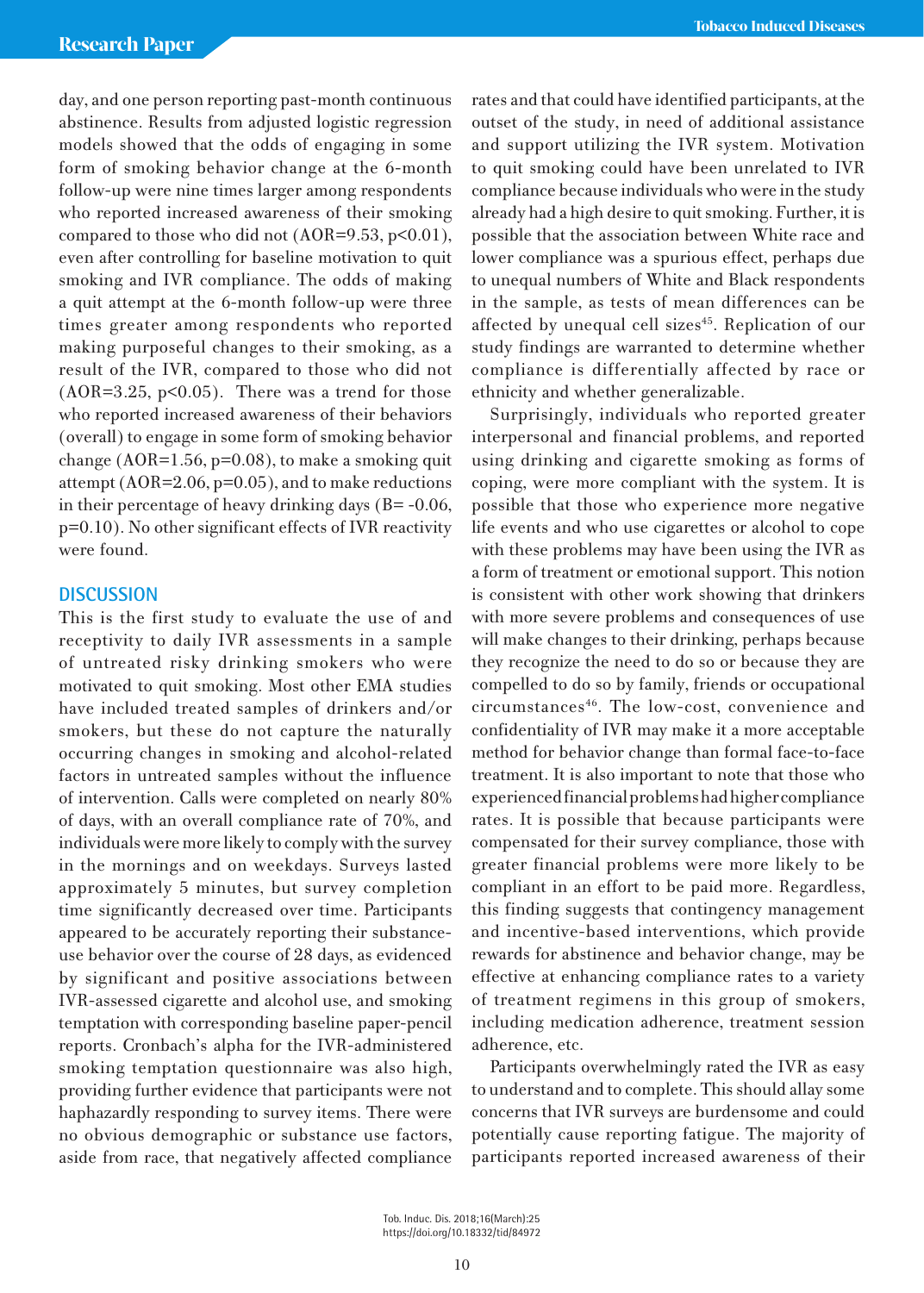drinking behavior and made intentional changes to this behavior as a result of IVR monitoring, but they did so regardless of the number of times they used the system. Further, the odds of making a quit attempt were significantly greater among those who reported increased awareness of their smoking behavior and intentional changes to their smoking post-IVR. This finding is somewhat inconsistent with that of Hufford et al.20 who showed minimal impact of EMA recording on behavior change, but their sample differed from ours in that they monitored college students who were not heavy drinkers or regular smokers, the monitoring period in their study was much shorter (2 weeks), and also our sample was motivated to make changes. While our findings suggest that IVR may be useful at increasing awareness of problematic substance-use behavior, this enhanced awareness does not appear to translate into robust behavior change, as no other indices of self-reported reactivity predicted alcohol or cigarette smoking behavior change. Further, it is important to note that respondents said that IVR helped stimulate behavior change, although there was no significant association between compliance rates and these self-reported measurements of reactivity. It is possible that respondents are unaware of why they made changes, or that even a small amount of IVR monitoring can have an impact on changing attitudes and behavior. We cannot rule out whether the link between reactivity and subsequent behavior change was due to natural shifts in behavior over time, as respondents who self-selected into the study were already highly motivated to quit smoking. It is important to note that respondents were told during informed consent that the purpose of the study was to examine associations of daily smoking and drinking patterns on subsequent cessation behavior. It is possible that this information could have affected IVR reactivity. Similar to Hufford et al.<sup>20</sup>, we did not have a non-EMA control group to experimentally compare change outcomes. Taken together, findings suggest that special populations are receptive to IVR monitoring, and that IVR may help motivated smokers to make positive behavior change. The extent to which daily monitoring can be supplemented with more intensive forms of treatment (psychotherapy, pharmacotherapy) to enhance motivation to change and longer term change outcomes, should be examined.

The findings of this study demonstrate that using IVR to collect daily smoking and drinking behavior in smokers with co-occurring alcohol use problems is feasible and provides psychometrically valid data. We have shown that attitudinal and behavioral change in response to IVR monitoring is possible in a sample that is not likely to seek formal treatment. This has important implications for the use of low cost, broadreaching assessments or brief interventions with subgroups who have substance-use comorbidities. We are unaware of any study that has directly examined changes in attitudes or behavior following IVR monitoring and the impact of such self-reported changes on subsequent natural change outcomes in a sample of risky drinking smokers who are not seeking treatment. This approach allowed us to capture the potential impact of daily self-monitoring on naturally occurring changes in smoking and alcohol use, without the influence of counseling or medication. While there was convergence across IVR-administered measures of smoking and drinking with corresponding paperpencil reports, the strength of associations was not large<sup>47</sup>. This further highlights that daily assessments provide qualitatively different information than what can be measured via traditional paper-and-pencil questionnaires<sup>8</sup>.

There are several limitations of this study. First, retrospective reports of drinking and smoking were not collected at the end of the IVR to crossvalidate behavior over the 28-day reporting period. Other studies have taken such an approach and found high levels of correspondence between IVR and retrospective measurements of smoking and drinking5,48. Second, most participants in the current study were African-American and findings may not be generalizable to other groups of heavy drinking smokers. Rates of current smoking are almost three and a half times higher among Black than White adults in the  $US<sup>49</sup>$ , making this an important target population for future research. Third, data are correlational in nature and causal conclusions cannot be made. We cannot determine whether daily stressful events predict compliance rates, or whether degree of compliance somehow affects the intensity and number of stressful events reported, perhaps through increased awareness of these events. Because we used aggregated assessments of daily stressful events, we did not control for differences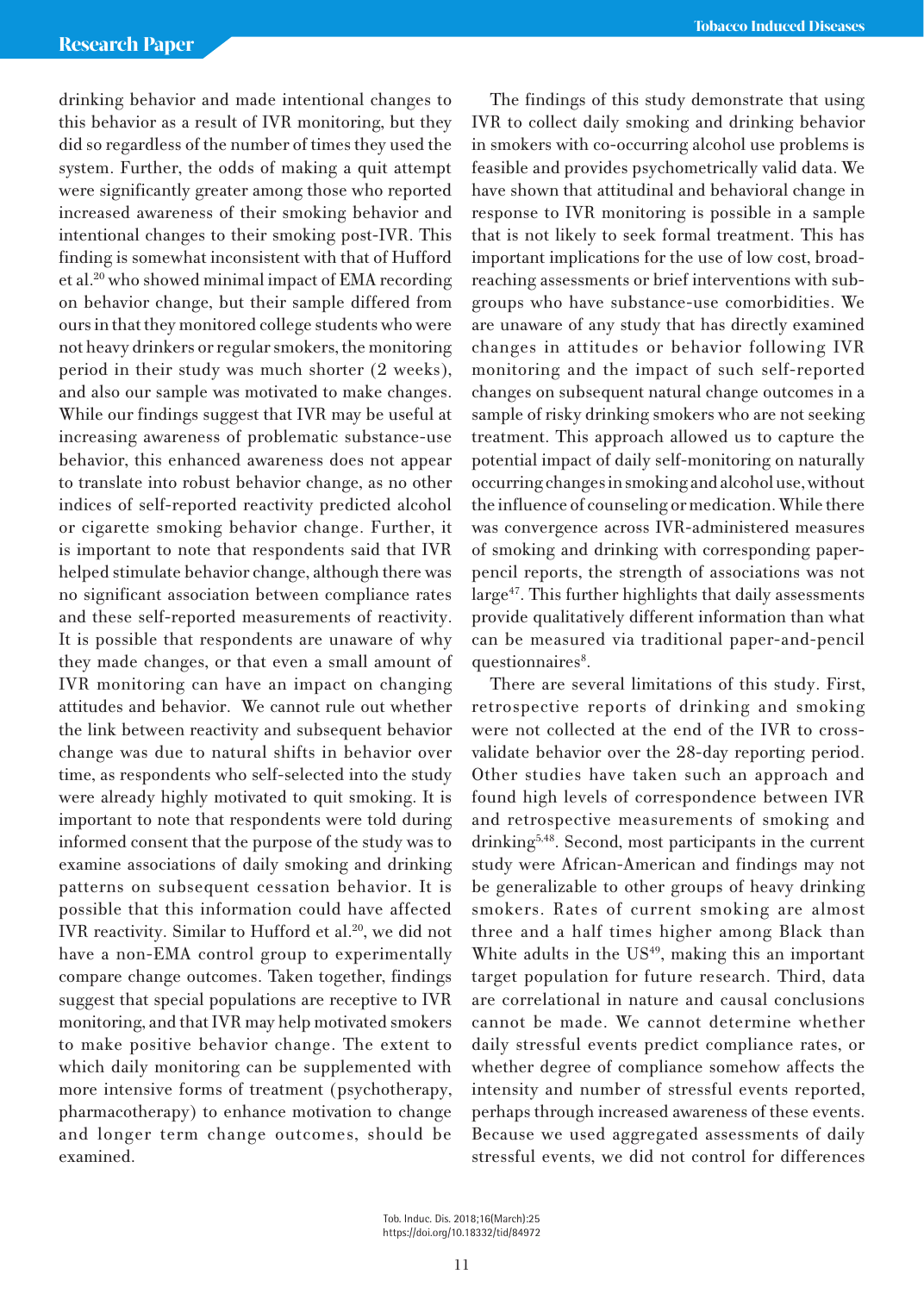across participants with respect to the number of reports they provided. Fourth, we are unable to determine whether self-monitoring had an impact on changes in attitudes and behaviors, beyond no selfmonitoring. Fifth, intoxication at the time of the IVR assessment was not queried. However, daily reports with drinkers indicate that participants can reliably and accurately report on the IVR with a high degree of detail even when intoxicated<sup>4,50,51</sup>. Finally, several other IVR studies have used similar, if not smaller, samples when reporting compliance rates of alcohol, substance use, or other behaviors, thus allaying potential concerns about the study sample size.

## **CONCLUSIONS**

Our findings support the feasibility of using IVR with smokers who are heavy drinkers and show that prestudy risk factors (i.e. alcohol use problem severity, nicotine dependence) do not affect the degree to which these individuals are likely to comply with the IVR system. Further, IVR appeared to help stimulate and enhance the process of positive behavior change in a group motivated to make changes. Identifying barriers to implementing and executing IVR with high-risk populations could inform modifications to current and ongoing EMA protocols to improve efficiency and reduce participant burden. Further, isolating factors that can influence utilization and reactivity to IVR monitoring can lead to the provision of improved guidelines regarding the use of IVR as a brief screening and intervention tool.

#### **REFERENCES**

- 1. Corkrey R, Parkinson L. Interactive voice response: review of studies 1989-2000. Behav Res Methods Instrum Comput. 2002;34(3):342-353. doi:10.3758/bf03195462
- 2. Cranford JA, Tennen H, Zucker RA. Feasibility of using interactive voice response to monitor daily drinking, moods, and relationship processes on a daily basis in alcoholic couples. Alcoholism: Clinical and Experimental Research. 2010;34(3):499-508.
	- doi:10.1111/j.1530-0277.2009.01115.x
- 3. Tucker JA, Simpson CA, Huang J, Roth DL, Stewart KE. Utility of an interactive voice response system to assess antiretroviral pharmacotherapy adherence among substance users living with HIV/AIDS in the rural South. AIDS Patient Care STDS. 2013;27(5):280-286. doi:10.1089/apc.2012.0322
- 4. Mundt J, Bohn MJ, King M, Hartley MT. Automating standard alcohol use assessment instruments via

interactive voice response technology. Alcoholism: Clinical and Experimental Research. 2002;26(2):207- 211. doi:10.1097/00000374-200202000-00007

5. Toll BA, Cooney NL, McKee SA, O'malley SS. Do daily interactive voice response reports of smoking behavior correspond with retrospective reports? Psychol Addict Behav. 2005;19(3):291.

doi:10.1037/0893-164x.19.3.291

6. Helzer JE, Badger GJ, Searles JS, Rose GL, Mongeon JA. Stress and alcohol consumption in heavily drinking men: 2 years of daily data using interactive voice response. Alcoholism: Clinical and Experimental Research. 2006;30(5):802-811.

doi:10.1111/j.1530-0277.2006.00093.x

- 7. Shiffman S. Ecological momentary assessment (EMA) in studies of substance use. Psychol Assess. 2009;21(4):486. doi:10.1037/a0017074
- 8. Conner T, Tennen H, Fleeson W, Barrett L. Experience sampling methods: A modern idiographic approach to personality research. Soc Personal Psychol Compass. 2009;3(3):292-313.

doi:10.1111/j.1751-9004.2009.00170.x

9. Shiffman S, Hickcox M, Paty JA, Gnys M, Kassel JD, Richards TJ. Progression from a smoking lapse to relapse: Prediction from abstinence violation effects, nicotine dependence, and lapse characteristics. J Consult Clin Psychol. 1996;64(5):993.

doi:10.1037/0022-006x.64.5.993

- 10. LuxSci. Is text messaging HIPAA compliant? http:// luxsci.com/blog/is-text-messaging-hipaa-compliant. html. Published, 2012. Accessed October 12, 2012.
- 11.Kaminer Y, Litt MD, Burke RH, Burleson JA. An interactive voice response (IVR) system for adolescents with alcohol use disorders: a pilot study. Am J Addict. 2006;15(sup1):122- 125. doi:10.1080/10550490601006121
- 12. Toll BA, Cooney NL, McKee SA, O'Malley SS. Correspondence between Interactive Voice Response (IVR) and Timeline Followback (TLFB) reports of drinking behavior. Addict Behav. 2006;31(4):726-731. doi:10.1016/j.addbeh.2005.05.044
- 13. Lindsay JA, Minard CG, Hudson S, Green CE, Schmitz JM. Using prize-based incentives to enhance daily interactive voice response (IVR) compliance: A feasibility study. J Subst Abuse Treat. 2014;46(1):74-77. doi:10.1016/j.jsat.2013.08.003
- 14. Stacy JN, Schwartz SM, Ershoff D, Shreve MS. Incorporating tailored interactive patient solutions using interactive voice response technology to improve statin adherence: results of a randomized clinical trial in a managed care setting. Population health management. 2009;12(5):241-254. doi:10.1089/pop.2008.0046
- 15. Schroder KE, Tucker JA, Simpson CA. Telephone-based self-change modules help stabilize early natural recovery in problem drinkers. Journal of studies on alcohol and drugs. 2013;74(6):902. doi:10.15288/jsad.2013.74.902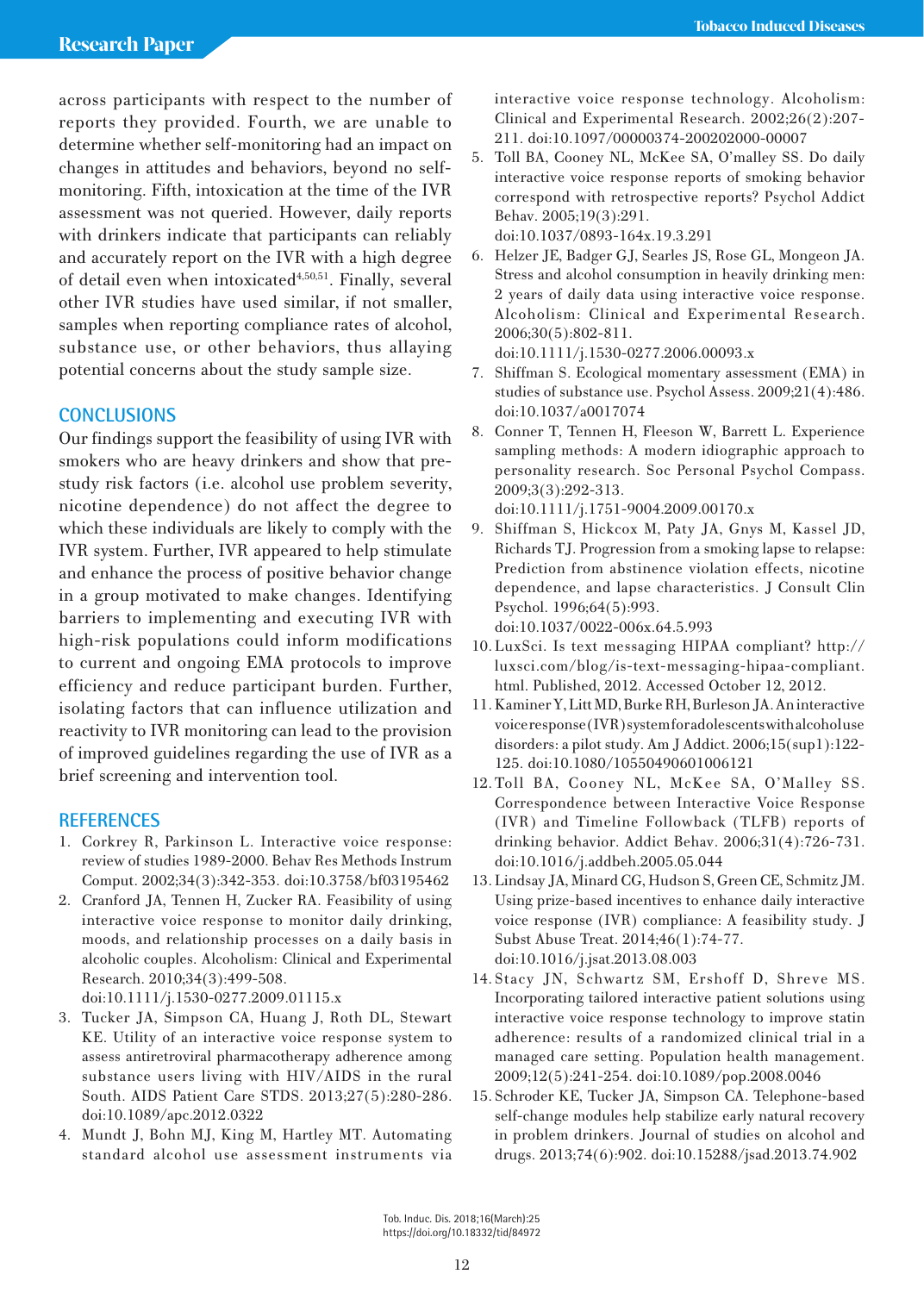- 16. Toll BA, Cooney JL, McKee SA, O'Malley SS, Cooney NL. Correspondence of interactive voice response (IVR) reports of nicotine withdrawal, craving, and negative mood with questionnaire ratings. Nicotine & tobacco research. 2008;10(6):1057-1064. doi:10.1080/14622200802097498
- 17. Tucker JA, Foushee HR, Black BC. Behavioral economic analysis of natural resolution of drinking problems using IVR self-monitoring. Exp Clin Psychopharmacol. 2008;16(4):332. doi:10.1037/a0012834
- 18.Cohn A, Hagman BT, Moore K, Mitchell J, Ehlke S. Does negative affect mediate the relationship between daily PTSD symptoms and daily alcohol involvement in female rape victims? Evidence from 14 days of interactive voice response assessment. Psychol Addict Behav. 2014;28(1):114. doi:10.1037/a0035725
- 19. Barta W, Tennen H, Litt M. Measurement reactivity in diary research. Handbook of research methods for studying daily life. 2012:108-123.
- 20. Hufford M, Shields A, Shiffman S, Paty J, Balabanis M. Reactivity to ecological momentary assessment: An example using undergraduate problem drinkers. Psychol Addict Behav. 2002;16(3):205-211. doi:10.1037//0893-164x.16.3.205
- 21. Helzer JE, Rose GL, Badger GJ, Searles JS, Thomas CS, Lindberg SA, et al. Using interactive voice response to enhance brief alcohol intervention in primary care settings. Journal of Studies on Alcohol and Drugs. 2008;69(2):251-258. doi:10.15288/jsad.2008.69.251
- 22.Rose GL, Skelly JM, Badger GJ, Naylor MR, Helzer JE. Interactive voice response for relapse prevention following cognitive-behavioral therapy for alcohol use disorders: a pilot study. Psychol Serv. 2012;9(2):174. doi:10.1037/ a0027606
- 23. Babor TF, Brown J, del Boca FK. Validity of self-reports in applied research on addictive behaviors: fact or fiction? Behavioral Assessment. 1990.
- 24. Simpson CA, Huang J, Roth DL, Chandler SD, Tucker JA. Predictors of utilization of an IVR self-monitoring program by problem drinkers with recent natural resolutions. Drug Alcohol Depend. 2012;126(1):111-117. doi:10.1016/j. drugalcdep.2012.04.022
- 25. Tucker JA, Roth DL, Huang J, Scott Crawford M, Simpson CA. Effects of interactive voice response self-monitoring on natural resolution of drinking problems: Utilization and behavioral economic factors. Journal of studies on alcohol and drugs. 2012;73(4):686-698. doi:10.15288/jsad.2012.73.686
- 26. Shiffman S, Stone AA, Hufford MR. Ecological momentary assessment. Annu Rev Clin Psychol. 2008;4:1-32. doi:10.1146/annurev.clinpsy.3.022806.091415
- 27. Finn PR, Rickert ME, Miller MA, Lucas J, Bogg T, Bobova L, et al. Reduced cognitive ability in alcohol dependence: examining the role of covarying externalizing psychopathology. J Abnorm Psychol. 2009;118(1):100.

doi:10.1037/a0014656

- 28. Anstey KJ, von Sanden C, Salim A, O'Kearney R. Smoking as a risk factor for dementia and cognitive decline: a meta-analysis of prospective studies. Am J Epidemiol. 2007;166(4):367-378. doi:10.1093/aje/kwm116
- 29. Anthony JC, Echeagaray-Wagner F. Epidemiologic analysis of alcohol and tobacco use-Patterns of cooccurring consumption and dependence in the United States. 2013.
- 30. National Institute on Alcohol Abuse and Alcoholism. The National Institute on Alcohol Abuse and Alcoholism Five Year Strategic Plan: FY09-14. Alcohol Across the Lifespan. 2008.
- 31. Fiore M. Treating tobacco use and dependence: 2008 update. Clinical practice guideline. Diane Publishing; 2008.
- 32. Biener L, Abrams DB. The Contemplation Ladder: validation of a measure of readiness to consider smoking cessation. Health Psychol. 1991;10(5):360. doi:10.1037//0278-6133.10.5.360
- 33. Biener L, Abrams D. The contemplation ladder: A measure of intention to stop smoking. Health Psychol. 1991;10(5):360-365.
- 34. Amodei N, Lamb R. Convergent and concurrent validity of the Contemplation Ladder and URICA scales. Drug Alcohol Depend. 2004;73(3):301-306. doi:10.1016/j.drugalcdep.2003.11.005
- 35.Miller WR, Tonigan JS. Assessing drinkers' motivation for change: the Stages of Change Readiness and Treatment Eagerness Scale (SOCRATES). Psychol Addict Behav. 1996;10(2):81. doi:10.1037//0893-164x.10.2.81
- 36.Velicer WF, DiClemente CC, Rossi JS, Prochaska JO. Relapse situations and self-efficacy: An integrative model. Addict Behav. 1990;15(3):271-283. doi:10.1016/0306-4603(90)90070-e
- 37. Heatherton TF, Kozlowski LT, Frecker RC, Fagerstrom KO. The Fagerström test for nicotine dependence: a revision of the Fagerstrom Tolerance Questionnaire. Br J Addict. 1991;86(9):1119-1127.
- 38. First MB, Spitzer RL, Gibbon M, Williams JB. Structured Clinical Interview for DSM-IV Axis I Disorders, Patient Edition, January 1995 FINAL. SCID-I/P Version 2.0. New York, NY: Biometrics Research Department, New York State Psychiatric Institute;1995.
- 39. Sobell LC, Sobell MB. Timeline Followback user's guide: A calendar method for assessing alcohol and drug use. Toronto: Addiction Research Foundation; 1996.
- 40. World Health Organization. The Alcohol Use Disorders Identification Test. Guidelines for use in primary care. Geneva: World Health Organization; 2001.
- 41. Brown RA, Burgess ES, Sales SD, Whiteley JA, Evans DM, Miller IW. Reliability and validity of a smoking timeline follow-back interview. Psychol Addict Behav. 1998;12(2):101. doi:10.1037//0893-164x.12.2.101
- 42. Shiffman S, Hufford M, Hickcox M, Paty JA, Gnys M,